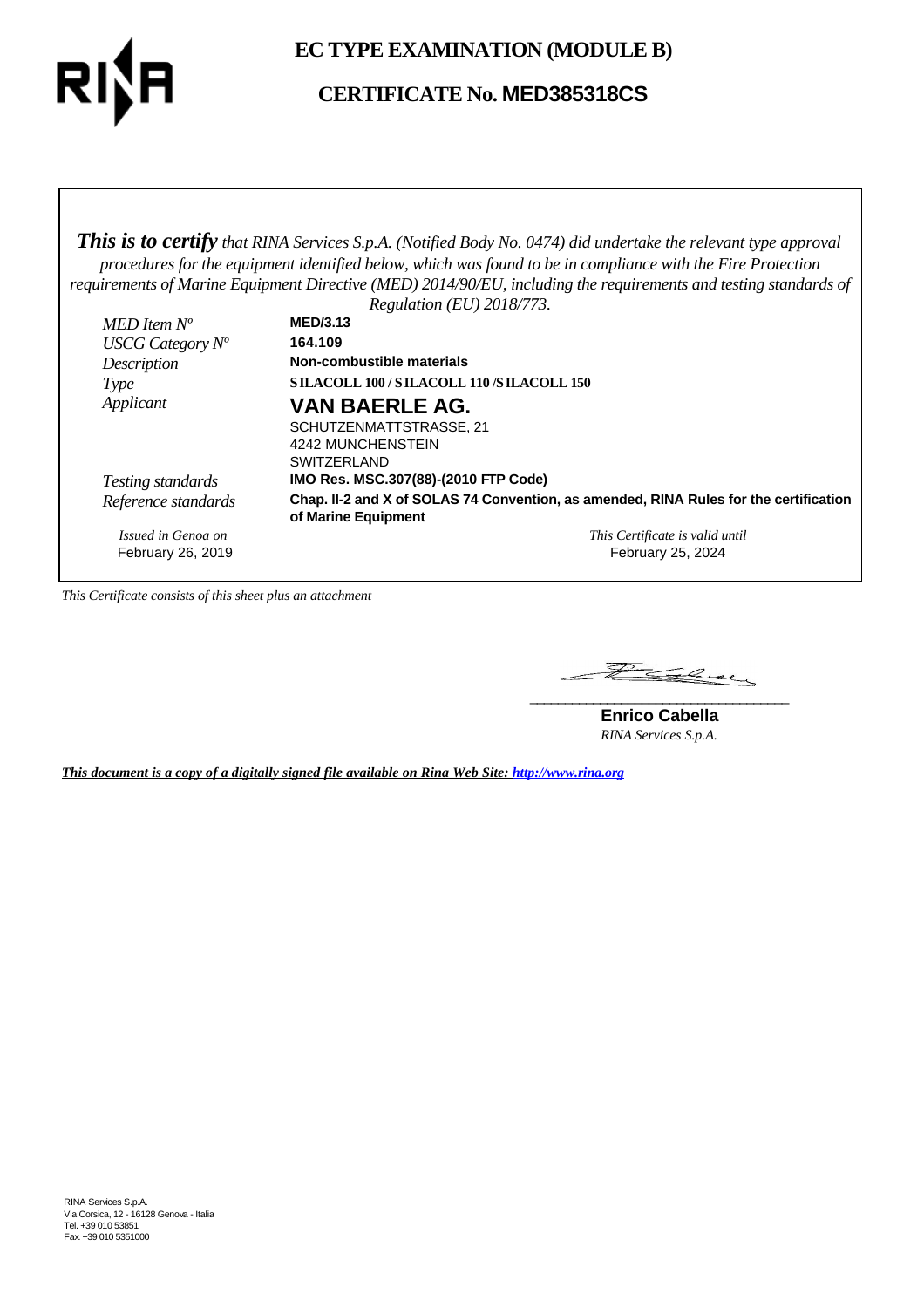

# **ATTACHMENT TO CERTIFICATE No. MED385318CS**

**Page 1 of 2**

*Manufacturer* **VAN BAERLE AG.**

*Place of Manufacturer* SCHUTZENMATTSTRASSE, 21 4242 MUNCHENSTEIN SWITZERLAND

### **Product description**

Mineral Based Adhesive for panels.

The products are sold under different product names:

| <b>NAMES</b>                                    | NOMINAL DENSITY $(kg/m^3)$ | <b>MAXIMUM MASS LOSS</b> |
|-------------------------------------------------|----------------------------|--------------------------|
| SILACOLL 100 - SILACOLL 108 -<br>Renofix RT 336 | 1640                       | 11.00 %                  |
| SILACOLL 110 - SILACOLL 118                     | 1660                       | 18.90 %                  |
| SILACOLL 150 - SILACOLL 158 -<br>Renofix RT 337 | 1610                       | 18.83 %                  |

## **Fields of application**

As non combustible material.

# **Tests carried out**

Tests as per RINA Test Laboratory reports Nos. 2018CS013853/1, 2018CS013853/2, 2018CS013853/3 and 2018CS013853/4 dated 02 February 2019, Nos. 2017CS013590/1 and 2017CS013590/2 dated 19 December 2017 issued according to IMO 2010 FTP Code Part 1.

*This document is a copy of a digitally signed file available on Rina Web Site: http://www.rina.org*